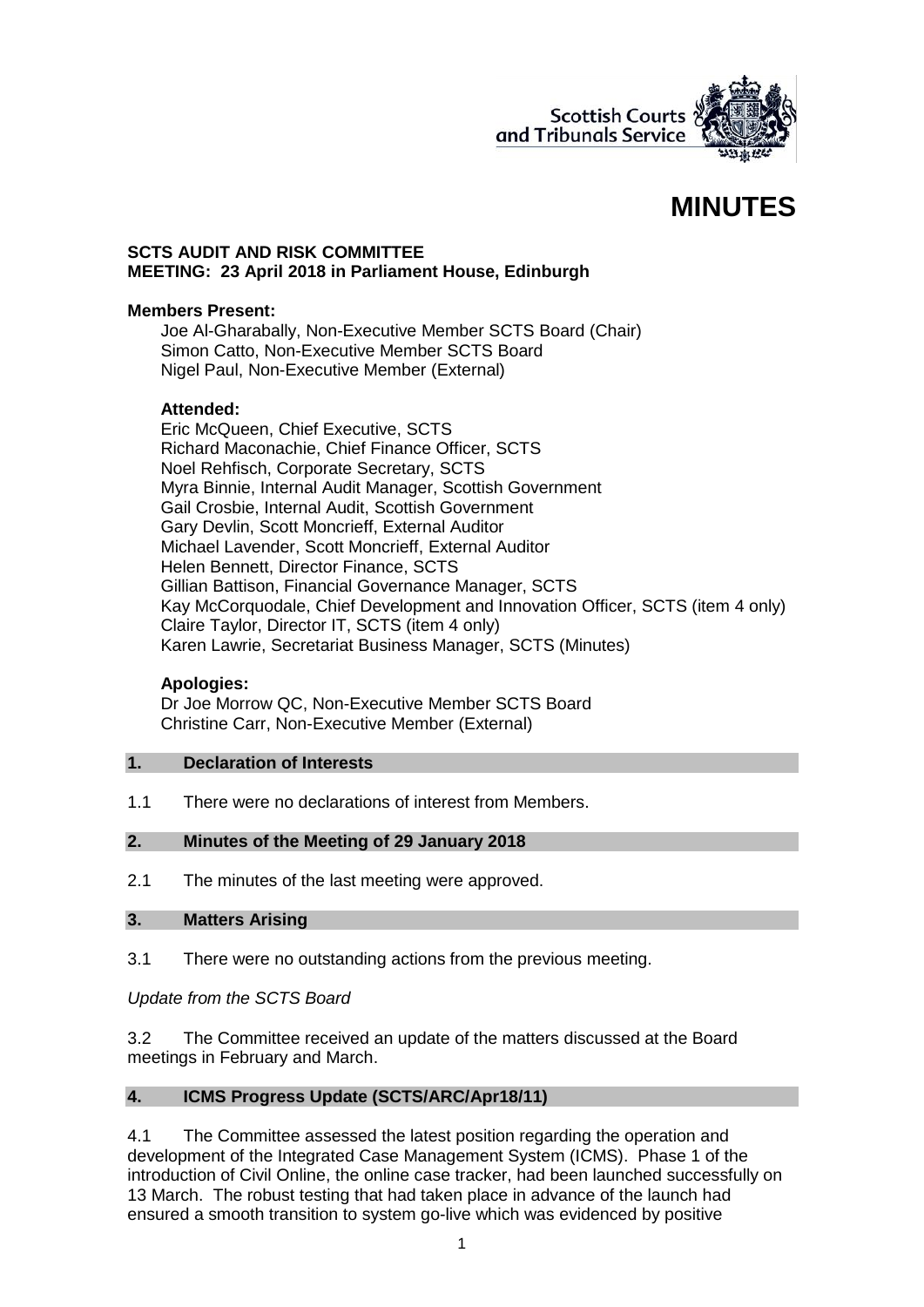feedback from professional users and very low levels of calls to the helpdesk from system users and members of the public.

4.2 The development of phase 2 of Civil Online, which would enable the electronic submission of documents, was continuing alongside preparatory work for the roll-out of the ICMS system to the Court of Session.

4.3 Members were assured by the levels of governance now in place for the ICMS programme and agreed that progress reports and updates should continue to be provided to the Committee.

# **5. Internal Audit Update (SCTS/ARC/Apr18/12/13/14)**

# *Progress Report 2017-18*

5.1 Internal Audit reported progress on the delivery of their 2017-18 Audit Plan since the last meeting. Three of the five planned reviews had been finalised with the remaining two nearing completion. It was anticipated that work to complete the reviews set out in the 2017-18 audit plan would be concluded by the end of April, which would allow commencement of the 2018-19 Audit Plan.

#### *Internal Audit Plan for 2018-19*

5.2 The Internal Audit Plan for 2018-19, which had been agreed in draft with the Accountable Officer, was presented. The timing of the proposed audits was considered, in order to ensure these took place at points where they could add the greatest value. It was agreed that the proposed timings should be maintained, but reviewed throughout the year should any alteration be required.

#### *Contract Management Review*

5.3 Following initial discussions at the last meeting, the Internal Audit Report on SCTS Contract Management was considered. An overall limited assurance opinion had been provided. The review identified a number of recommendations that would be taken forward by the Executive. The Committee requested sight of the proposed timeline to address recommendations accompanied by a progress report ahead of the next meeting.

#### **Action Point: The Executive to share a timeline detailing when the recommendations made in the Contract Management Review will be implemented and a progress report in advance of the next meeting.**

5.4 The Committee thanked Internal Audit for a clear and concise report that would allow improvements to be implemented.

# **6. External Audit Annual Audit Plan (SCTS/ARC/Apr18/15)**

6.1 The External Audit interim audit report of SCTS for 2017-18 was presented. Key financial systems, subject to the interim audit, had been found to be adequate. No issues had been identified during preparatory work for the audit of the final accounts that required reporting. It was noted that the draft SCTS Financial Strategy had been shared with the SCTS Board in March.

6.2 External Audit recognised the work being undertaken by SCTS to ensure that previous recommendations were followed-up and stressed the importance of ensuring that recommendations were implemented within the timescales set by the Executive where possible. An update on delivery of several of the key recommendations was provided by the Chief Finance Officer and assurances provided that key recommendations would be delivered ahead of the final audit.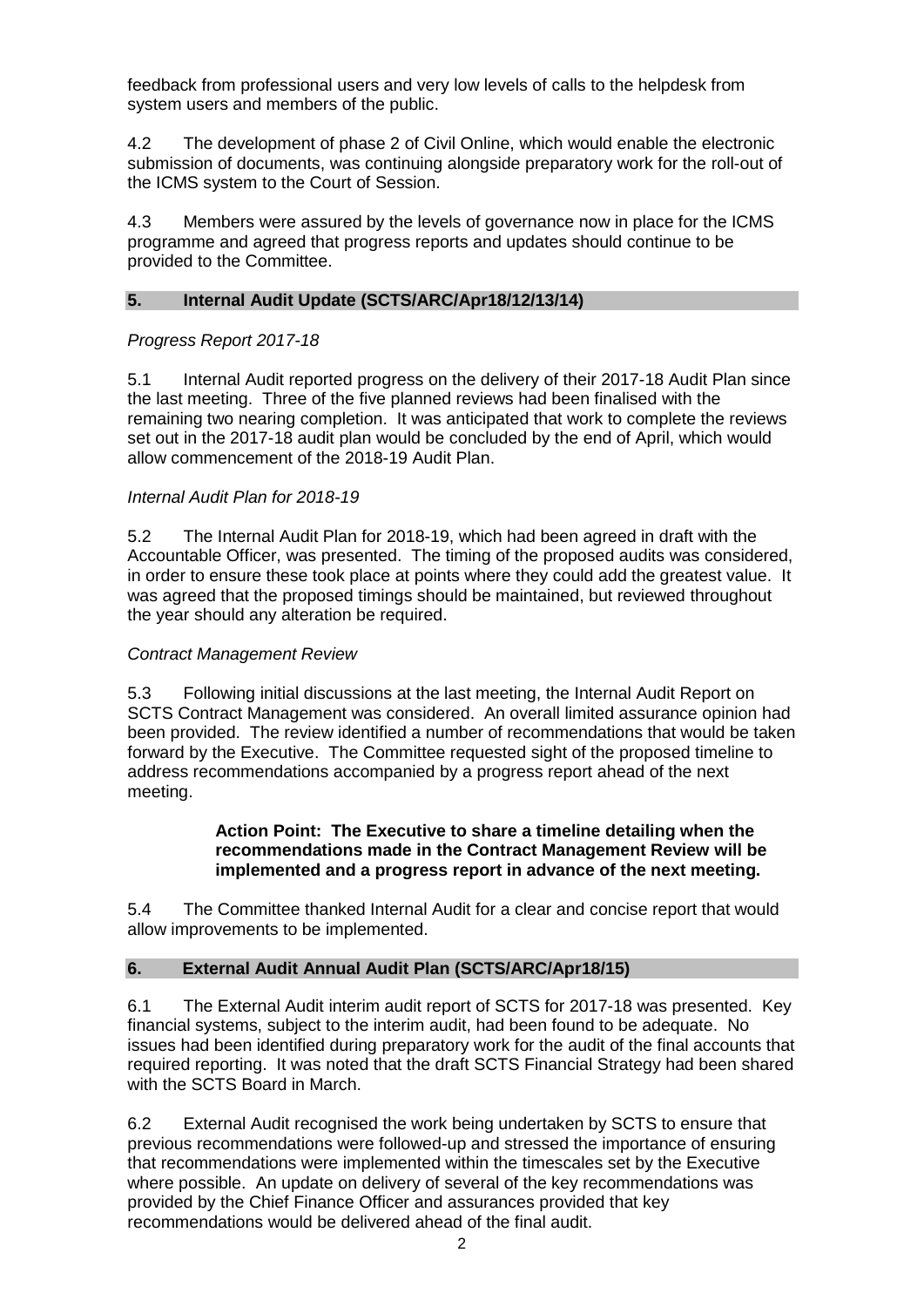6.3 Members and external attendees discussed the actions and recommendations outstanding from External and Internal Audits and the SCTS resources available to see these through to conclusion. In recognising the resource demands the Executive were keen to ensure that they take a risk based approach to timeframes in making sure that quality is maintained in the most critical areas. The development of the People, Financial and Digital Strategies were examples of taking the extra time and external engagement to produce high quality strategies that are meaningful to the organisation.

# **7. Draft Annual Report to the SCTS Board (SCTS/ARC/Apr18/16)**

7.1 Members reviewed and approved the outline of their draft annual report to the SCTS Board. Minor amendments were noted for inclusion in the finalised version.

7.2 The Annual Report would be updated as audit work was completed and a draft final version submitted to the next meeting for formal approval.

# **8. Action Tracker (SCTS/ARC/Apr18/17)**

8.1 The Audit Action Tracker, which had been updated to reflect action taken by SCTS since the last meeting, was discussed. Members suggested focused areas for inclusion in the narrative to assist with their consideration of the tracker.

8.2 Members encouraged the Executive to consult with Internal and External Audit leads ahead of actions from reports that they had produced being marked as implemented. It was noted that this happened in the majority of instances – but there were cases where actions had been closed near the date of the meeting itself where consultation had not been carried out ahead of the meeting. The Executive committed to involve Internal and External Audit (as appropriate) in the closure process wherever possible.

# **9. Corporate Risk Register (SCTS/ARC/Apr18/18)**

9.1 The Corporate Risk Register was reviewed. Members were assured it had been updated to reflect recent developments and noted that the revised format had been wellreceived at the joint SCTS Board and Audit and Risk Committee workshop on Corporate Risk, which had taken place in February.

# **10. Any Other Business**

10.1 The Chair proposed an annual meeting between Committee members, Internal Audit and External Audit, as this was recognised good practice. The first such meeting would be held on 6 August, ahead of the formal Audit and Risk Committee meeting.

# **11. Papers for Scrutiny/Exception Reporting Only**

11.1 The following papers had been circulated for scrutiny:

- Peer Audit Review
- Data Incidents Report
- Fraud, Theft and Losses Report
- ICT Risk Register
- Peer Audit Review
- Core Work Plan

No additional issues were raised.